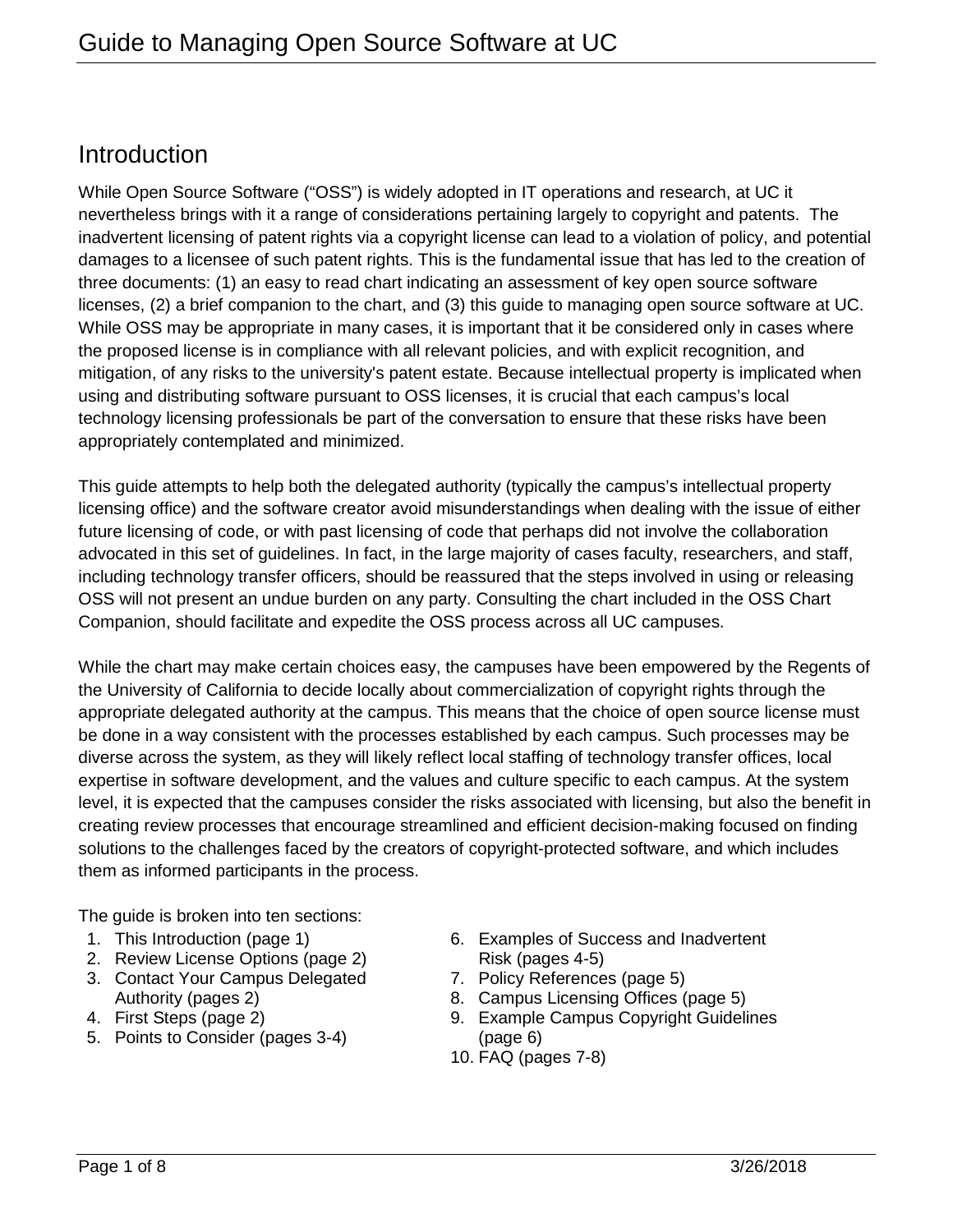# Review License Options

The OSS Chart Companion contains the details that should assist in reviewing license options. It includes a decision flowchart that is recommended as a way to reaching a sound decision about which open source license to use.

# Contact Your Local Campus Delegated Authority (Tech Transfer / Copyright / Patent Office)

There may be times when a creator of software wants to consider the ramifications of an OSS license. Both campus licensing offices and creators should be mindful of efficient and effective use of administrative resources, especially for low risk agreements or low risk modifications (i.e., bug fixes and minor changes). There may be other times when a campus technology transfer office (or the equivalent office holding the appropriate delegation of authority) sees commercial potential (or inordinate risk) in software that is already released via open source. Regardless of the direction of the approach, it is important that the creator of the software and the university's delegated authority for licensing have a meaningful conversation about access and are aligned on the future for a particular piece of code.

Every OSS license listed in the Chart is a commercial license. The authority to grant a commercial license follows a particular line of delegation from the Regents of the University of California to whoever has the authority to sign a license to such rights. This final line of authority is usually found in the campus technology licensing office. An important reason the university is structured this way is that enabling commercial activity means being exposed to commercial-scale liabilities, which is a complex matter to manage, especially within the context of a non-profit university. The university's mission is to teach, to perform research, and to perform public service [\(http://ucop.edu/uc-mission/index.html\)](http://ucop.edu/uc-mission/index.html). The university does not manage its day-to-day business in anticipation of dealing with commercial-scale liabilities, and when it does, it does so with the sensibilities of a public university with a limited, focused budget. This is at the heart of why OSS licensing needs to be done in a collaborative, transparent manner, with all the impacted departments being a participant in the decision-making process.

# First Steps

When a campus licensing office and a creator of software have a discussion about new computer software code, the framework of that discussion should allow for alignment of interests as the final result. Both parties have values they want to preserve, and - due to the university's long history of producing and licensing software - there are well-trodden paths to solutions that preserve both sets of values. Both parties should be open to reconsidering the relative strengths of those values in light of new information, or new perspectives, in order to avoid unnecessary deadlocking over an issue of perhaps minor importance. When a creator prepares to sit down to discuss OSS licensing of a particular piece of code with a campus licensing official, they should consider the following points

- Do all of the authors agree with the choice of license?
- Is there more than one license that would satisfy the creator's needs?
- Will the creation of new code require external sponsorship? If so, from where?
- Could the software serve as a basis for a new business? And if so, would OSS licensing still be in the best interest of that type of initial commercial path?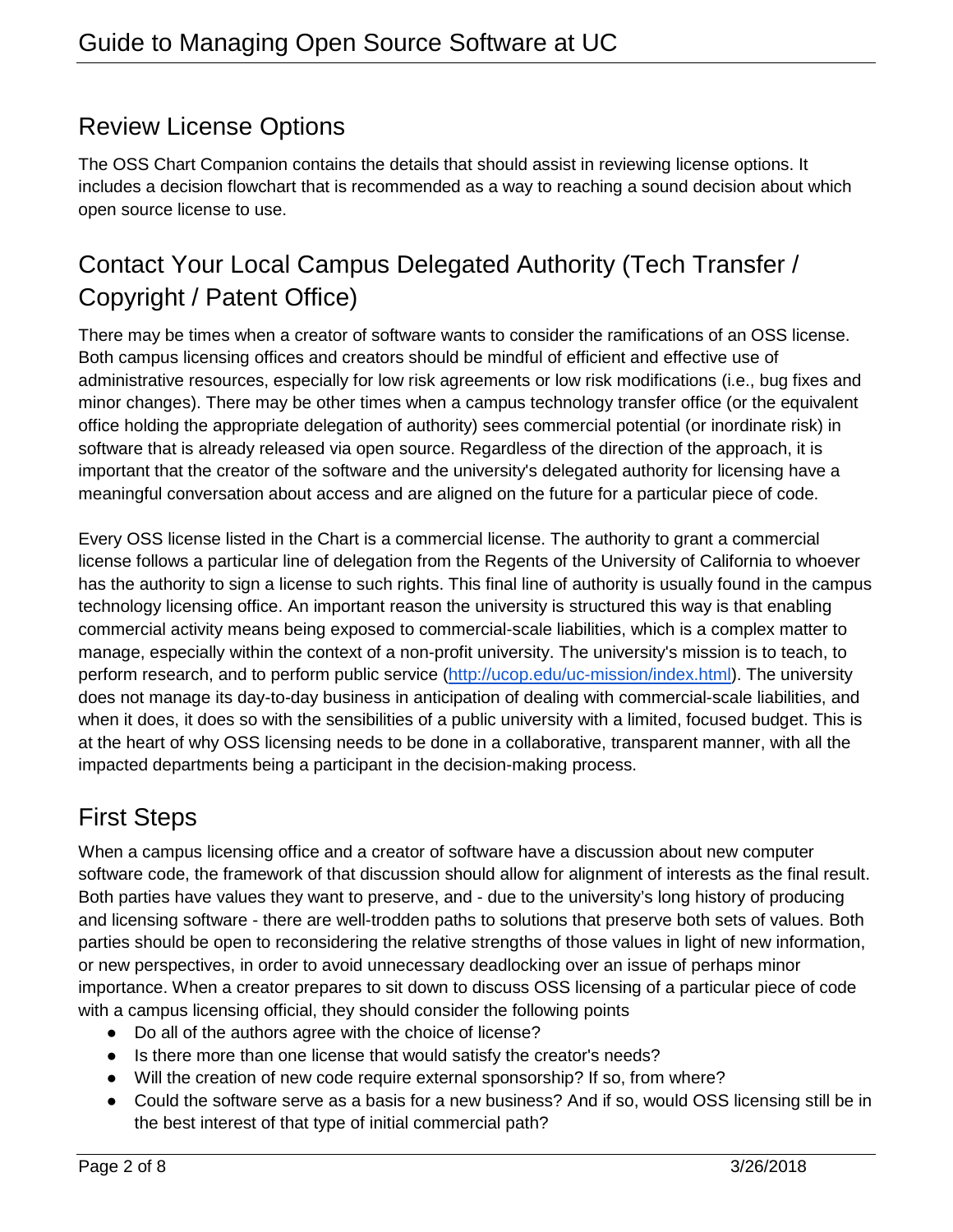- Is there anticipated future personal financial gain from this OSS release?
- Could the project be easily "dual licensed," allowing for multiple types of licensing OSS, or closed source?
- Have you consulted the OSS Chart published by the University of California?

When a representative of the licensing office prepares to sit down with a creator of computer software code, they should consider the following points

- How likely is there to be a meaningful royalty-bearing license to this type of technology?
- What campus role does the software creator hold? Unlike faculty, work for hire staff do not hold copyright to the software code they develop as UC employees. (See [http://copyright.universityofcalifornia.edu/ownership/works-created-at-uc.html\)](http://copyright.universityofcalifornia.edu/ownership/works-created-at-uc.html)
- If an OSS license does not seem favorable, or perhaps is even impossible, is there still a way for the creator's project to move forward?
- Do any of the discussed OSS licenses grant an express patent rights license?

## Points to Consider

### Points to consider when deciding whether to use an OSS License.

When starting a software project, the choice of license is sometimes not given a high priority. But the software's availability, especially for software developed at a university, is important. The terms of that availability may become critical to the project's long-term success. Universities are more frequently being asked to justify their decisions based on potential economic impact, and - especially in the case of public universities - local economic development and community engagement. When you choose a license, the creator and the delegated authority might together want to consider the following points, especially if the license amounts to a free commercial license.

- What will be the impact to the local region when the software becomes available? Will it be a jobs creation engine?
- Could the software be the basis for a startup?
- Is the project receiving the OSS contribution allowing for better engagement with your local community? How so? If not, why not?
- Do all impacted parties know about your choice?
- Do all of the authors agree with the choice?
- Has the creators' supervisors, funders or advisors been informed about the choice? What did they think?
- Could the software be made available under multiple licenses?
- Have you consulted the "Open Source Software at UC" Chart?

### Points to consider when deciding which OSS License to use.

Different OSS licenses offer differing amounts of protection to the creator of the software, the creator's employer, or the downstream user or modifier. Often the University of California has recommended the first OSS license that should be considered is the BSD license. This license protects the institution and authors appropriately, and keeps the license language simple and direct. But many other licenses exist and have their own advantages and disadvantages. Some points to consider when choosing a license are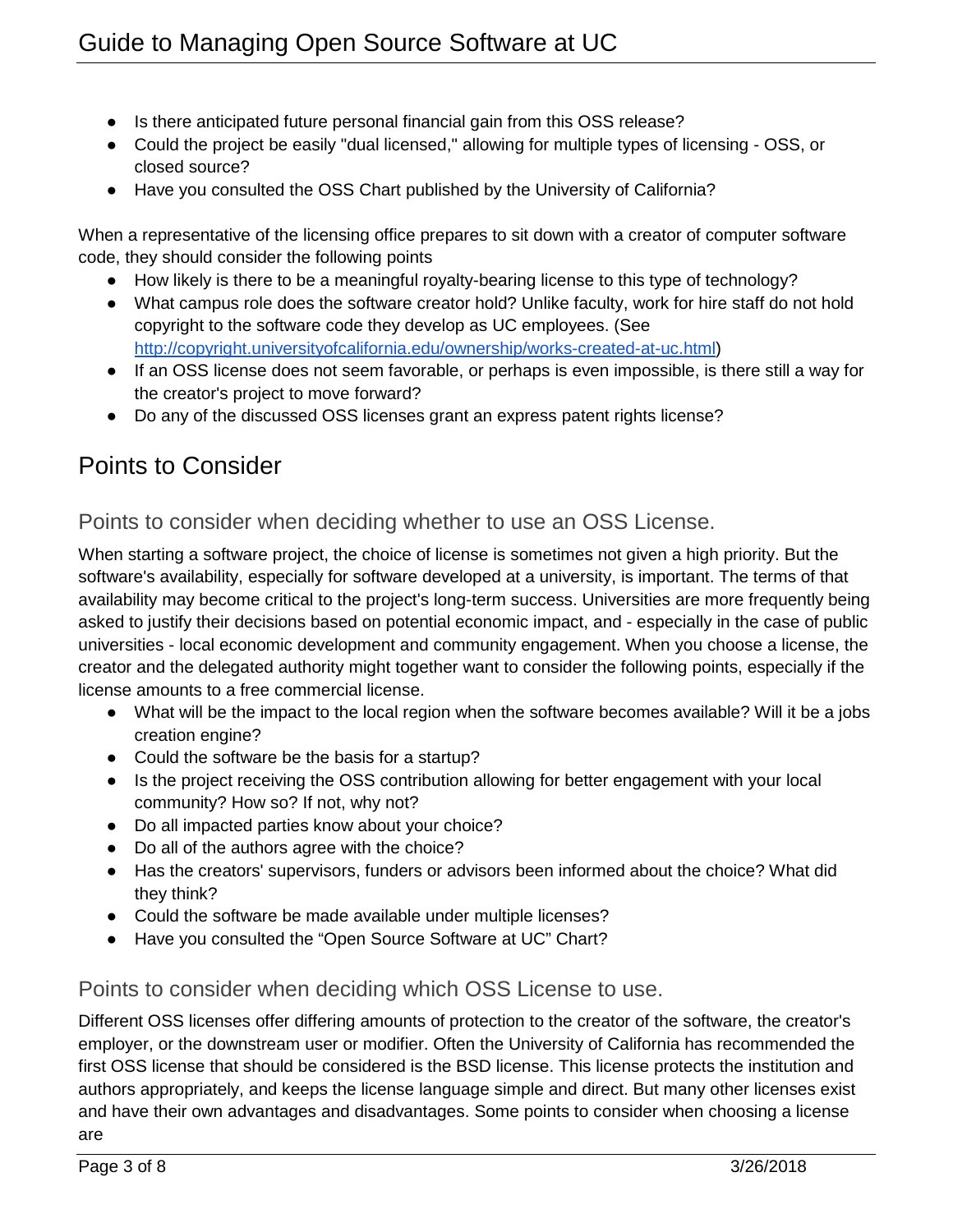- Does the license provide enough protection to the University and the authors?
- Does the license accomplish everything you want, and only what you want? Does the license have clauses that you view as extraneous?
- Does the license have unintended consequences for other employees of the University of California?
- Do all of the initial authors/contributors agree on the license?
- Will the chosen license facilitate third-party contributions or use?
- If the project already has a license attached, will working on the project under the terms of the license be beneficial or detrimental over the long term (because of the license choice)? How willing and able is the project to consider contributions under other licenses?
- Do the funders of the work on the software support your choice of software license?
- Have you consulted the OSS Chart published by the University of California?
- Is everyone who might be impacted by the choice of license, including the licensing office, your supervisor or department, and other authors, in alignment on the choice?
- OSS code is generally hosted on repository platforms like GitHub and Bitbucket, whose terms of use may conflict with university policies. This is an ancillary risk to be aware of, no matter the open source license under consideration.

# Examples of Success and Inadvertent Risk

Successful OSS Licensing approaches.

- A. Recently, the process developed for UC San Diego to participate in the Hydra and Fedora projects has won praise beyond UC from other university researchers, as they used the campus process as a model palatable to their own university's authorized officials. The process was formulated by UC General Counsel Angus MacDonald and Kat Fibiger of UCLA, and allows for assignment of UC's rights in the interest of the research project to allow for use of the OSS license preferred by the projects, which would have otherwise encumbered the UC patent estate. UC San Diego's participation in this program enabled them to focus more of their developer time to progress on undeveloped or local issues that are particularly unique to UC San Diego and to support an increasing range of services that the University needs from the library, and to contribute back to these OSS projects.
- B. UC Davis recently developed a distribution of the Drupal content management system (CMS) which is now the standard web site tool on that campus. This product they built, SiteFarm, has been successful in applying consistent branding, security, accessibility, and usability of websites at UC Davis. Through a collaboration with UCLA and UCSF, SiteFarm is now being adopted by several other UC campuses. SiteFarm was released as Open Source under the same license as the Drupal project, GPLv2, and now universities across the country are evaluating it for their own use.

## Inadvertent risk taking through OSS Licensing.

*This example is anonymized as it is the subject of an ongoing discussion between a campus and its licensee.* Recently a campus was notified by a long-time patent licensee that software had been released by the campus via an OSS license listed as red in the OSS Chart. The licensee perceived that the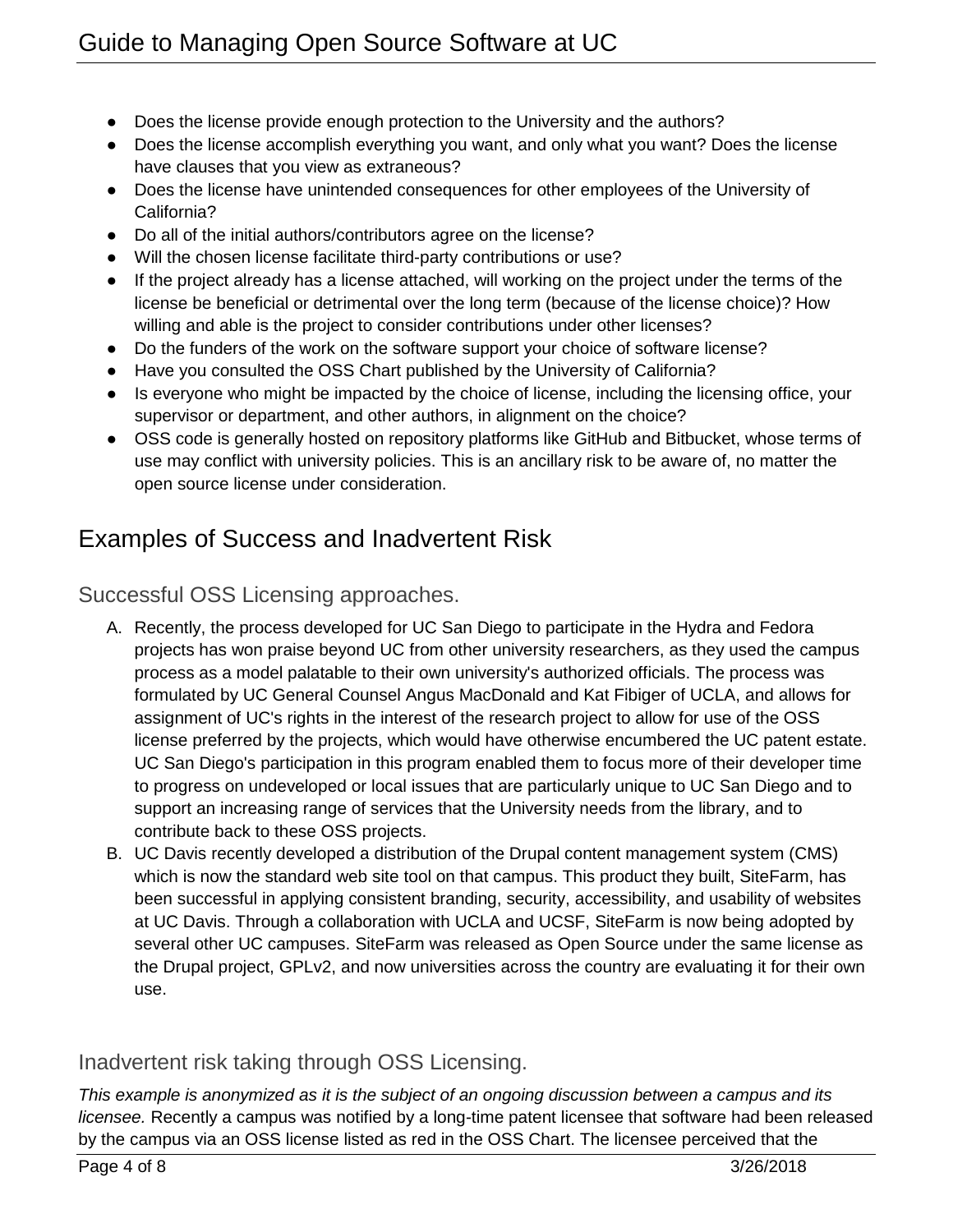released software infringed on the patent that had been exclusively licensed to them for commercial rights. The release was done unilaterally by the researchers nearly a decade ago, without any substantive risk assessment (and without the benefit of this document). This unilateral decision has had negative consequences for the university and its relationship with its patent licensee.

## Policy References

Key policy and guidance documents for licensing software

- UC Patent Policy (1997) <http://policy.ucop.edu/doc/2500493>
- UC Copyright Ownership Policy (1992) <http://policy.ucop.edu/doc/2100003>
- Conflict of Interest Policy (NSF) <http://policy.ucop.edu/doc/2500633>
- University Licensing Guidelines [http://researchmemos.ucop.edu/index.php/site/memoDetail/memo\\_id/RPAC-12-02](http://researchmemos.ucop.edu/index.php/site/memoDetail/memo_id/RPAC-12-02)
- University of California Contracts and Grants Manual Chapter 11 Intellectual Property [http://www.ucop.edu/research-policy-analysis-coordination/resources-tools/contract-and-grant](http://www.ucop.edu/research-policy-analysis-coordination/resources-tools/contract-and-grant-manual/chapter11/index.html)[manual/chapter11/index.html](http://www.ucop.edu/research-policy-analysis-coordination/resources-tools/contract-and-grant-manual/chapter11/index.html)
- UC Memorandum: Guidance for Faculty and Other Academic Employees on Issues Related to Intellectual Property and Consulting - [http://www.ucop.edu/research-policy-analysis](http://www.ucop.edu/research-policy-analysis-coordination/_files/Consulting-Industry-White-Paper-2003.pdf)[coordination/\\_files/Consulting-Industry-White-Paper-2003.pdf](http://www.ucop.edu/research-policy-analysis-coordination/_files/Consulting-Industry-White-Paper-2003.pdf)
- UC website on Copyright and Fair Use [http://copyright.universityofcalifornia.edu](http://copyright.universityofcalifornia.edu/)
- President Atkinson's Letter on Computer Code Distribution [http://researchmemos.ucop.edu/index.php/site/memoDetail/memo\\_id/OTT-02-02](http://researchmemos.ucop.edu/index.php/site/memoDetail/memo_id/OTT-02-02)
- Copyright Law of the United States of America and Related Laws Contained in Title 17 of the United States Code - <http://www.copyright.gov/title17/>

### Campus Licensing Offices

- [UCB Intellectual Property & Industry Research Alliances](http://ipira.berkeley.edu/)
- [UCD InnovationAccess](http://research.ucdavis.edu/industry/ia/)
- [UCI Invention Transfer Group](http://www.ota.uci.edu/)
- [UCLA Technology Development Group](http://tdg.ucla.edu/)
- [UCM Office of Business Development](http://bd.ucmerced.edu/)
- [UCR Office of Technology Commercialization](http://www.ucr.edu/research/otc.html)
- [UCSB Technology & Industry Alliances](https://tia.ucsb.edu/)
- [UCSC Office for Management of Intellectual Property](http://officeofresearch.ucsc.edu/omip/)
- [UCSD Office of Innovation and Commercialization](http://innovation.ucsd.edu/)
- [UCSF Innovation, Technology & Alliances](https://ita.ucsf.edu/)
- [LBNL Innovation and Partnerships Office](http://ipo.lbl.gov/)

Source:<http://www.ucop.edu/research-innovation-entrepreneurship/technology-commercialization.html>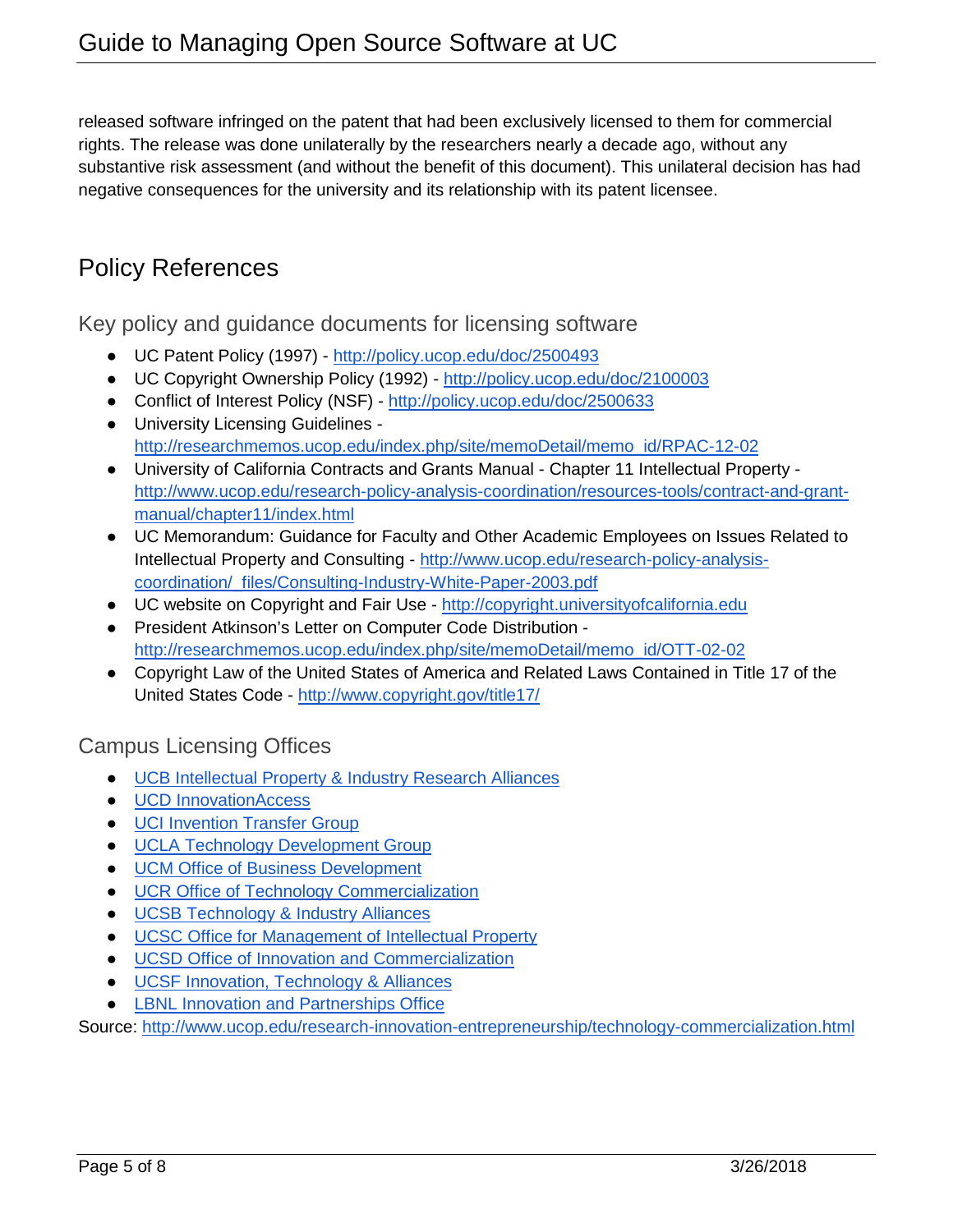Example Campus Copyright Guidelines

- San Diego campus:<http://adminrecords.ucsd.edu/ppm/docs/500-5.html>
- Irvine Campus: [http://www.oit.uci.edu/policy/copyright/,](http://www.oit.uci.edu/policy/copyright/) [https://uci.edu/copyright/,](https://uci.edu/copyright/) <http://www.ota.uci.edu/faculty-resources/intellectual-property-at-uci.html>
- Los Angeles campus:<http://tdg.ucla.edu/copyright-trademarks>
- Davis campus:<http://research.ucdavis.edu/industry/ia/researchers/copyright/distributing-work/>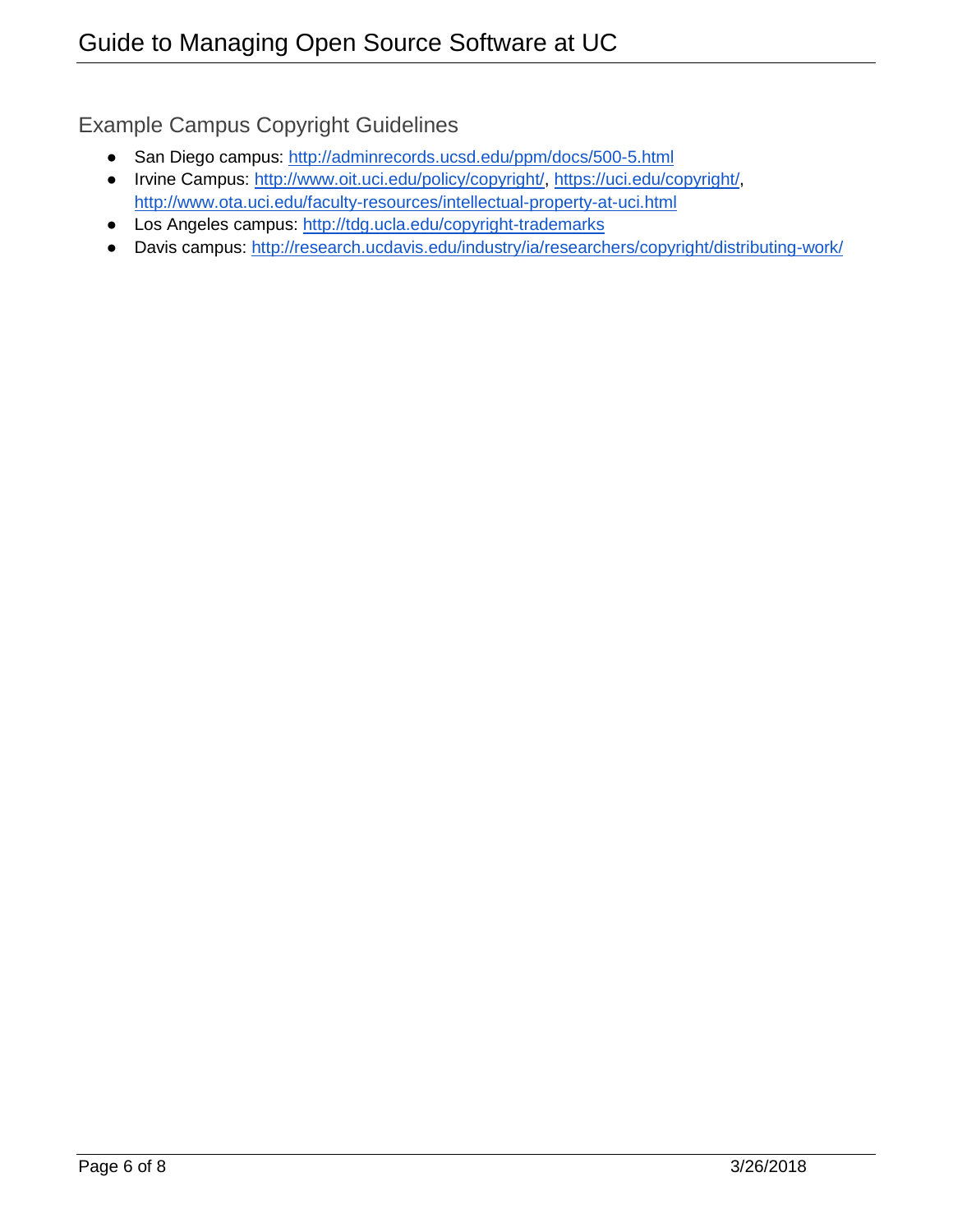### **Frequently Asked Questions (FAQ)**

#### What is the best license to use?

There is no easy answer to this question. Before deciding which license to use, when local campus process requires, the delegated authority must first conclude whether releasing the software via an OSS license can and should be done. If it is concluded that open source licensing can be accommodated, then the decision as to which OSS license is most appropriate resides with the local UC campus, which may ultimately fall to the campus's delegated authority, in communication with all authors. Generally, licenses with lower associated risks (identified in green) are more ideal than those wherein the risk is higher (e.g., identified in yellow or red).

#### Can I release the software under 2 different licenses?

There may be certain circumstances, assuming all of the software authors and the delegated authority (when required) are in agreement, where the software may be released initially under multiple licenses. This is often referred to as "dual licensing." Your delegated authority may be able to provide some guidance as to whether this is possible for your software.

#### Can I restrict use by commercial entities under any open source license?

If you desire to restrict use of your software by commercial entities, OSS licensing should not be used. There are mechanisms that can be used to release software to the academic community without enabling commercial entities to exploit the software. Please speak with your delegated authority for additional assistance.

If this is my scholarly work, can I release it under any license I want? How do I determine if it is my scholarly work or if it belongs to The Regents?

Ownership of copyright protected works at UC is determined by the UC Copyright Ownership policy [\(http://copyright.universityofcalifornia.edu/ownership/works-created-at-uc.html\)](http://copyright.universityofcalifornia.edu/ownership/works-created-at-uc.html). Please consult with your campus's delegated authority with any questions.

### Where do I put the license in my software?

In a prominent place. Often there is a "license.txt" file in the distribution package containing the license. There may be a User's Guide that contains the license. Some even put the license in every source code file.

Where can I find the licenses to review the terms? Various websites contain specific licenses. A good compendium can be found at opensource.org.

Who controls open source licenses and the various versions?

Various groups maintain open source licenses. A good source to find the originator or maintainer of a license is at the list of licenses at opensource.org.

What if the funding I used to create the software does not allow for OSS licensing?

Contact your delegated authority to determine whether there is another route in which your software can be shared with others.

I am reviewing the funding for a contract or grant and the funder requires a restricted license as part of the agreement. What should I do? Can we accept these terms? What should I consider?